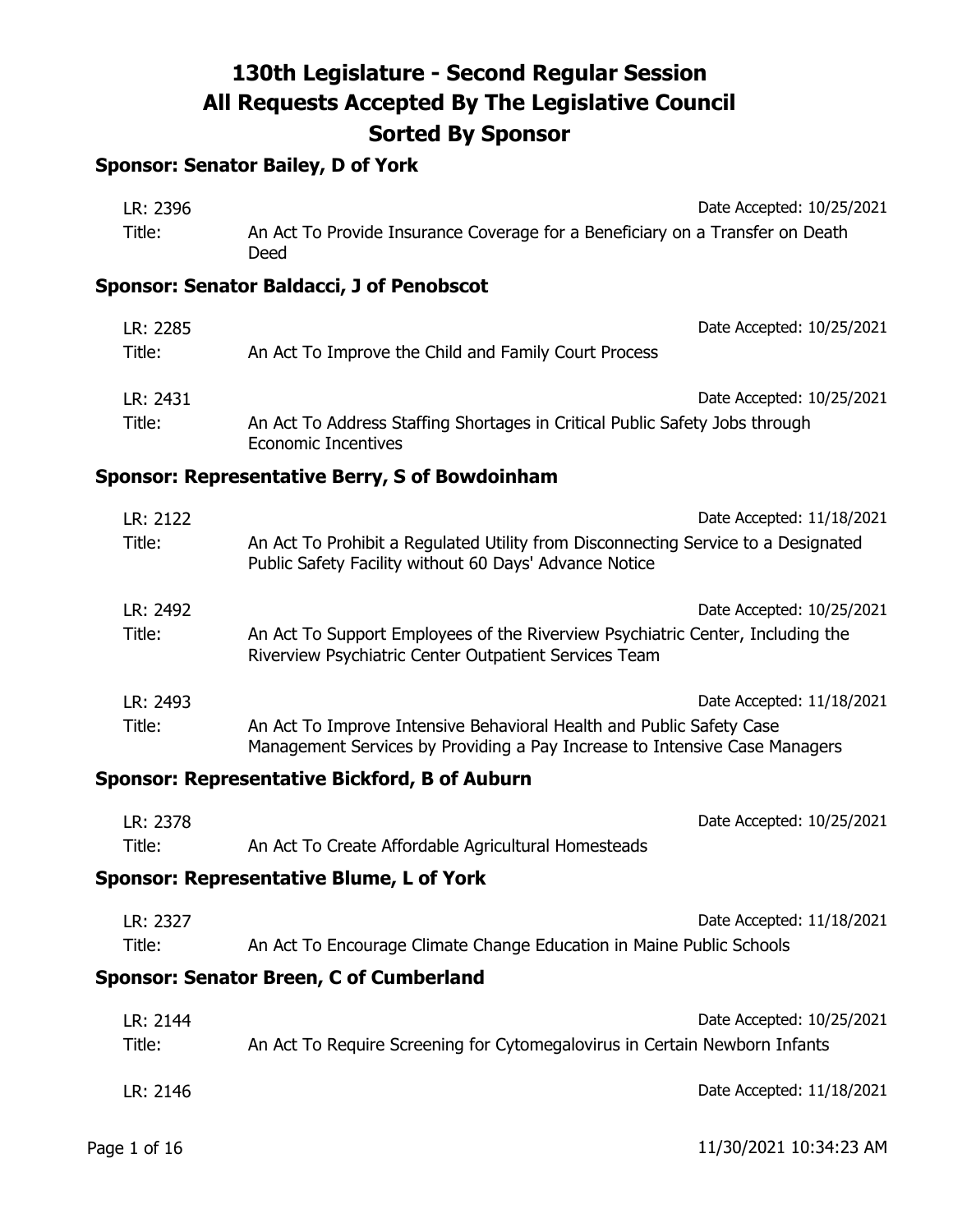# **Sponsor: Senator Breen, C of Cumberland**

| Title:             | An Act To Exempt Specialty License Plates Already in the Process of Being Created<br>from the Moratorium on the Approval of Any New Motor Vehicle Registration Plates |  |
|--------------------|-----------------------------------------------------------------------------------------------------------------------------------------------------------------------|--|
| LR: 2247<br>Title: | Date Accepted: 11/18/2021<br>An Act To Improve the Department of Agriculture, Conservation and Forestry's<br>Low-cost Spaying and Neutering Program                   |  |
| LR: 2510<br>Title: | Date Accepted: 10/25/2021<br>An Act To Protect School Administration Officials from Harassment and Abuse                                                              |  |
|                    | <b>Sponsor: Representative Brennan, M of Portland</b>                                                                                                                 |  |
| LR: 2131<br>Title: | Date Accepted: 10/25/2021<br>Resolve, Regarding MaineCare Funding for Maine Schools                                                                                   |  |
|                    | <b>Sponsor: Senator Brenner, S of Cumberland</b>                                                                                                                      |  |
| LR: 2252<br>Title: | Date Accepted: 10/25/2021<br>An Act To Allow Exceptions to the Height Limitations under the Shoreland Zoning<br>Laws                                                  |  |
| LR: 2329<br>Title: | Date Accepted: 10/25/2021<br>An Act To Address Burnout among Nurses and improve Patient Care                                                                          |  |
|                    | <b>Sponsor: Representative Bryant, M of Windham</b>                                                                                                                   |  |
| LR: 2177<br>Title: | Date Accepted: 11/18/2021<br>An Act Regarding Abandoned Motor Vehicle Fines and Disposal<br><b>Sponsor: Senator Carney, A of Cumberland</b>                           |  |
| LR: 2402<br>Title: | Date Accepted: 10/25/2021<br>An Act To Maintain Consistency among Maine's Nondiscrimination Statutes<br><b>Sponsor: Senator Claxton, N of Androscoggin</b>            |  |
|                    |                                                                                                                                                                       |  |
| LR: 2277<br>Title: | Date Accepted: 11/18/2021<br>An Act To Enhance Access to, Education Regarding and Patient and Community<br>Safety in Maine's Medical Use of Marijuana Program         |  |
| LR: 2278<br>Title: | Date Accepted: 10/25/2021<br>An Act To Support Improvements in Child Protective Services                                                                              |  |
| LR: 2279           | Date Accepted: 10/25/2021                                                                                                                                             |  |
| Page 2 of 16       | 11/30/2021 10:34:23 AM                                                                                                                                                |  |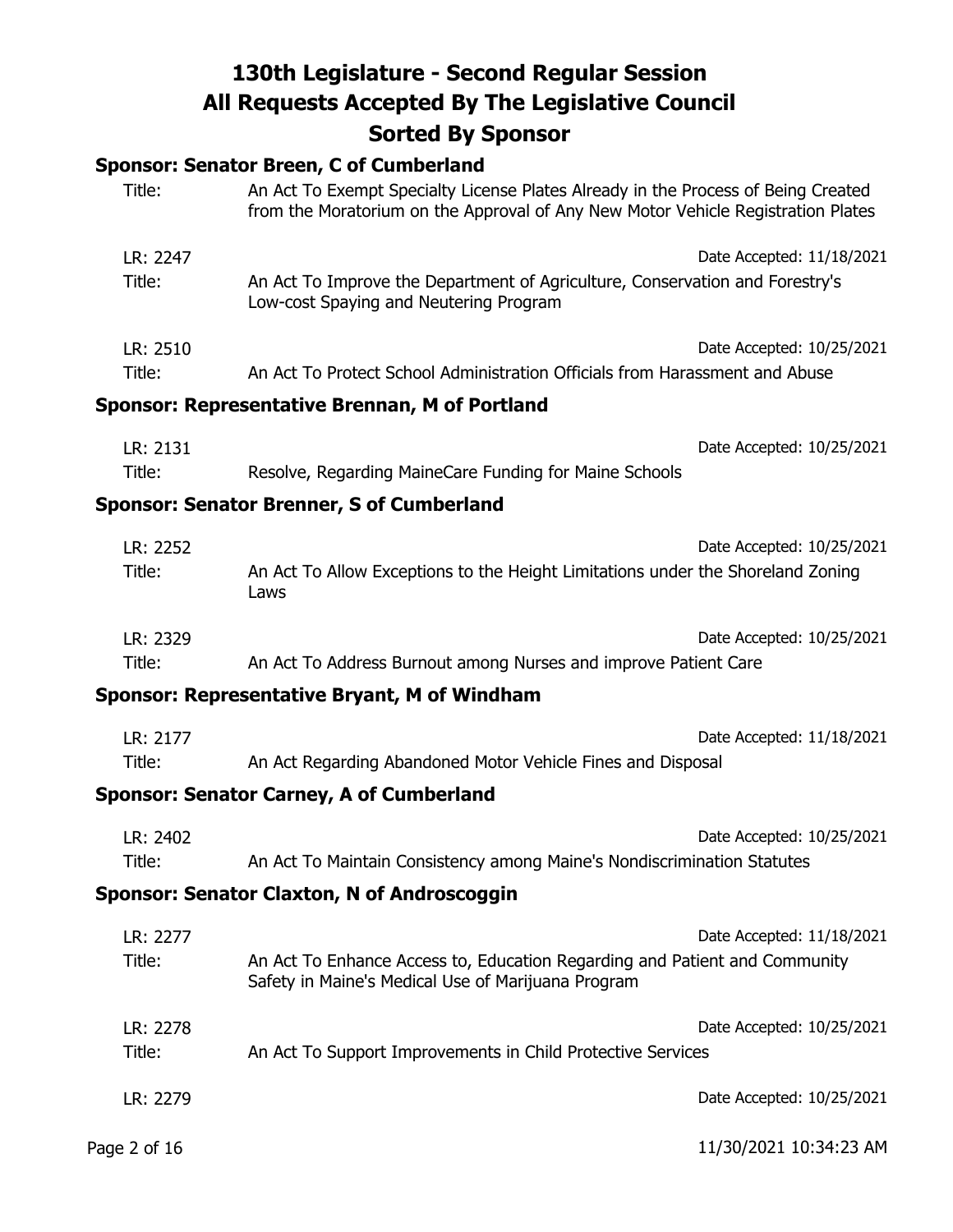# **Sponsor: Senator Claxton, N of Androscoggin**

| Title:             | An Act Regarding the So-called Leveraging Investments so Families Can Thrive<br>Report Produced by the Department of Health and Human Services                         |  |
|--------------------|------------------------------------------------------------------------------------------------------------------------------------------------------------------------|--|
| LR: 2335<br>Title: | Date Accepted: 10/25/2021<br>An Act To Establish the 340B Drug Pricing Nondiscrimination Act                                                                           |  |
| LR: 2355<br>Title: | Date Accepted: 10/25/2021<br>An Act To Improve the Quality and Affordability of Primary Health Care Provided by<br><b>Federally Qualified Health Centers</b>           |  |
|                    | Sponsor: Representative Cloutier, K of Lewiston                                                                                                                        |  |
| LR: 2261<br>Title: | Date Accepted: 11/18/2021<br>An Act To Restore Funding to the State's Tobacco Prevention and Control Program<br><b>Sponsor: Representative Collings, B of Portland</b> |  |
| LR: 2457<br>Title: | Date Accepted: 10/25/2021<br>An Act To Review State Lands or Waterways That Have Sacred, Traditional or<br>Other Significance to the Wabanaki Tribes                   |  |

### **Sponsor: Representative Copeland, L of Saco**

| LR: 2464 | Date Accepted: 11/18/2021                                                                                    |
|----------|--------------------------------------------------------------------------------------------------------------|
| Title:   | Resolve, To Create a Task Force To Study the Water Quality of Saco Bay and To<br>Determine Pollution Sources |

## **Sponsor: Representative Craven, M of Lewiston**

| LR: 2142<br>Title: | Date Accepted: 10/25/2021<br>An Act To Provide Funding for Guardians Ad Litem                                                                                                        |  |
|--------------------|--------------------------------------------------------------------------------------------------------------------------------------------------------------------------------------|--|
| LR: 2429           | Date Accepted: 10/25/2021                                                                                                                                                            |  |
| Title:             | An Act To Make MaineCare Rules Pertaining to Global Home and Community-based<br>Services Waiver Programs and Person-centered Planning and Settings Major<br><b>Substantive Rules</b> |  |

## **Sponsor: Representative Crockett, E of Portland**

| LR: 2265 | Date Accepted: 11/18/2021                                                            |
|----------|--------------------------------------------------------------------------------------|
| Title:   | An Act To Allow Wine Retailers with 2 or More Licensed Facilities To Freely Transfer |
|          | Wine between Approved Facilities                                                     |

# **Sponsor: Representative Cuddy, S of Winterport**

| LR: 2473     | Date Accepted: 11/18/2021 |
|--------------|---------------------------|
| Page 3 of 16 | 11/30/2021 10:34:23 AM    |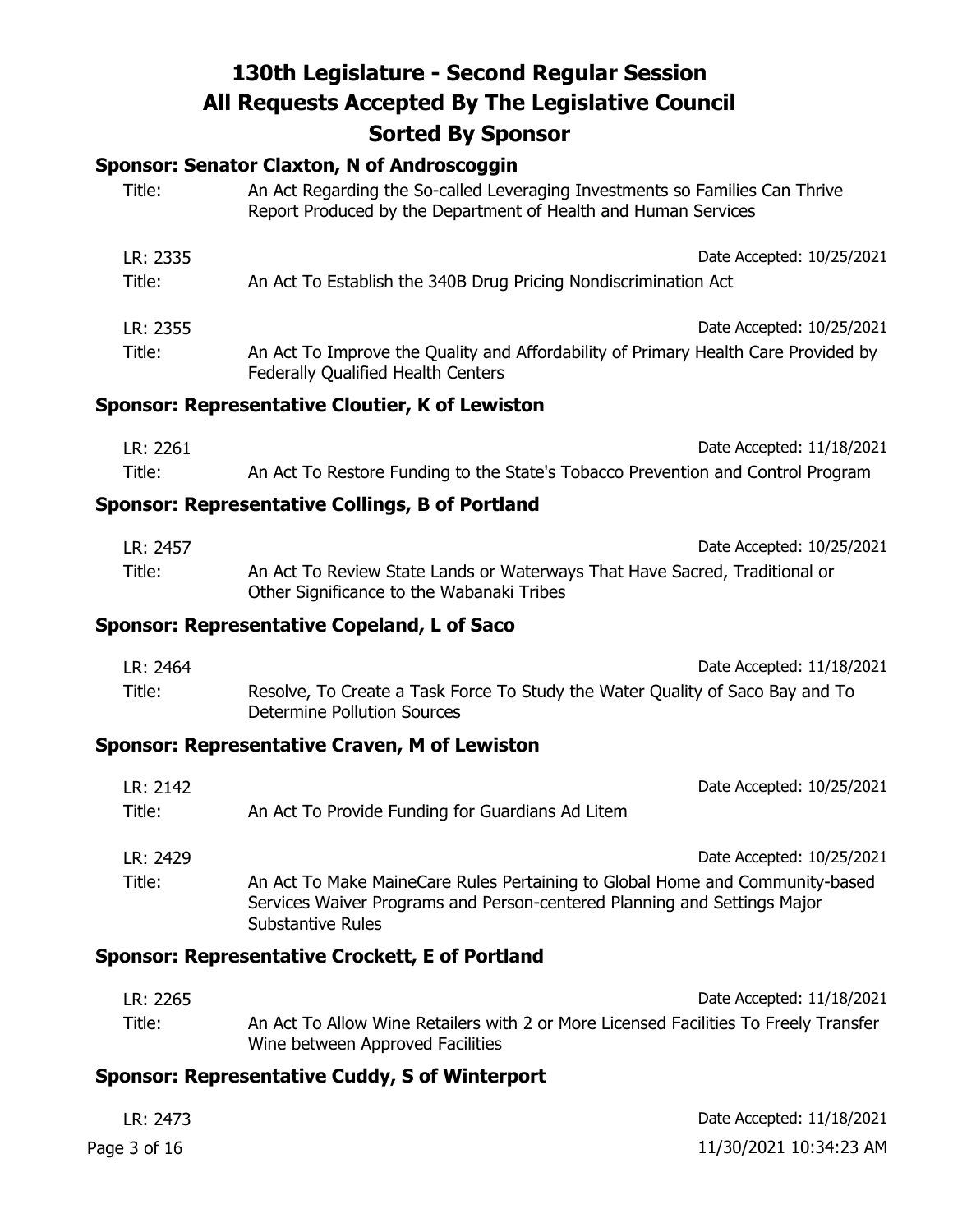### **Sponsor: Representative Cuddy, S of Winterport**

Title: An Act To Ensure Maine Citizens Benefit from Renewable Energy Generation Projects by Establishing Job Quality and Hiring Standards

## **Sponsor: Senator Curry, C of Waldo**

| LR: 2119           | Date Accepted: 10/25/2021                                                                                            |
|--------------------|----------------------------------------------------------------------------------------------------------------------|
| Title:             | An Act To Enhance the Child Welfare Ombudsman Program                                                                |
| LR: 2143           | Date Accepted: 10/25/2021                                                                                            |
| Title:             | An Act To Clarify and Update the Maine Seed Capital Tax Credit Program                                               |
| LR: 2441<br>Title: | Date Accepted: 10/25/2021<br>An Act To Clarify the Boundary between Waldo County and Knox County in<br>Penobscot Bay |
| LR: 2456           | Date Accepted: 10/25/2021                                                                                            |
| Title:             | An Act To Build More Sustainable Rural Ambulance Services                                                            |

### **Sponsor: Senator Daughtry, M of Cumberland**

| LR: 2258<br>Title: | An Act To Allow Heating Fuel Customers To Opt Out of Paper Delivery Tickets                  | Date Accepted: 11/18/2021 |
|--------------------|----------------------------------------------------------------------------------------------|---------------------------|
| LR: 2262<br>Title: | An Act To Amend the Laws Governing Storm Water Management for Mountain Bike<br><b>Trails</b> | Date Accepted: 10/25/2021 |
| LR: 2347<br>Title: | An Act To Establish the Maine Spaceport Corporation                                          | Date Accepted: 10/25/2021 |
| LR: 2375<br>Title: | An Act To Expand Nursing Education Programs                                                  | Date Accepted: 10/25/2021 |

## **Sponsor: Senator Davis, Sr., P of Piscataquis**

| LR: 2164 | Date Accepted: 10/25/2021                                                                                                |
|----------|--------------------------------------------------------------------------------------------------------------------------|
| Title:   | An Act Regarding the Retirement of Law Enforcement Officers under the<br>Participating Local District Retirement Program |
| LR: 2231 | Date Accepted: 10/25/2021                                                                                                |
| Title:   | Resolve, To Rename Bridges in the Town of Milo for Veterans Who Died during the<br>Vietnam War                           |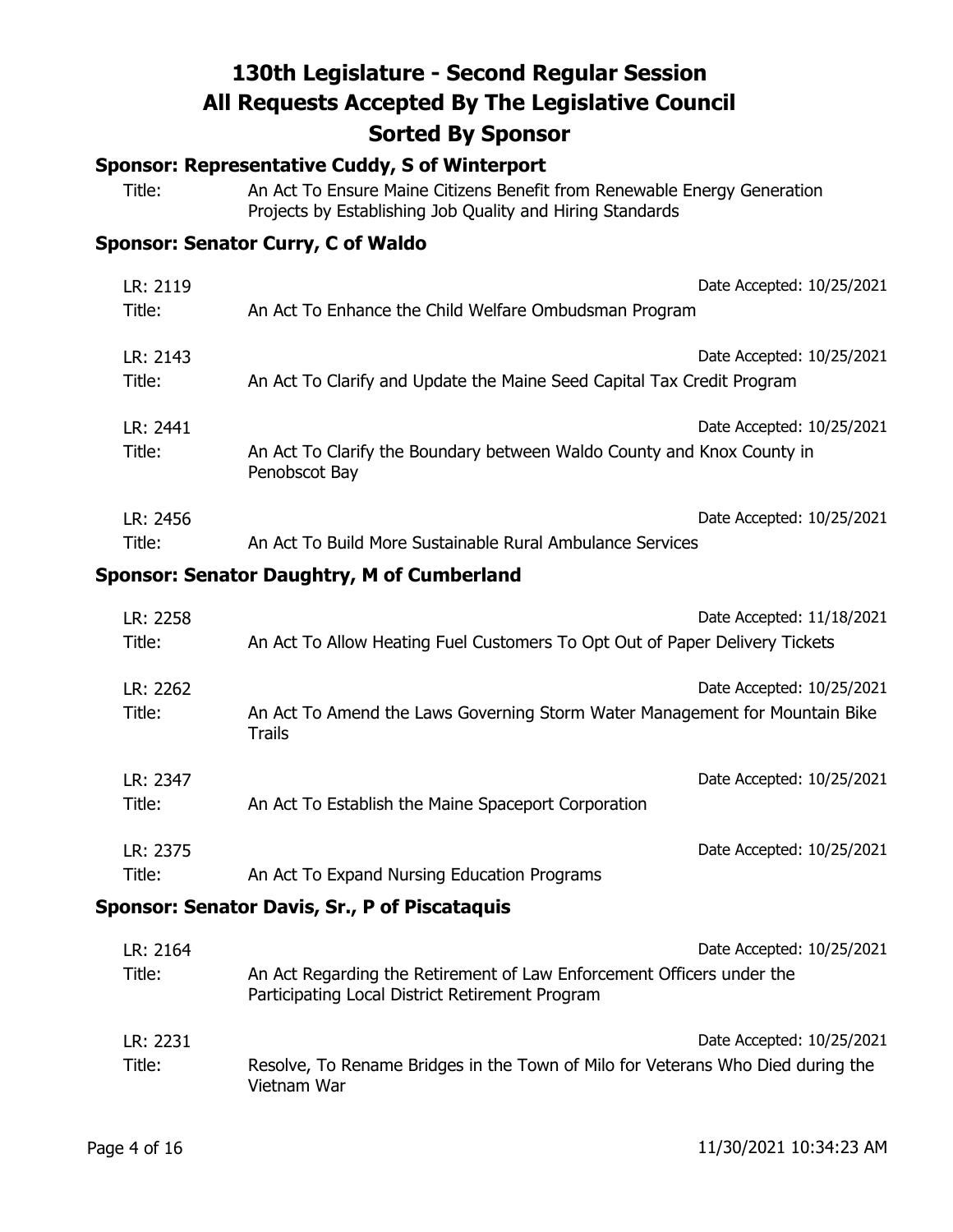# **Sponsor: Senator Deschambault, S of York**

| LR: 2303 | Date Accepted: 11/18/2021                                                  |
|----------|----------------------------------------------------------------------------|
| Title:   | An Act To Prohibit Invasion of Privacy on Property by Surveillance Cameras |
| LR: 2361 | Date Accepted: 11/18/2021                                                  |
| Title:   | An Act To Establish the Safe Homes Program                                 |
|          | oncor: Conator Diamond D of Cumborland                                     |

#### **Sponsor: Senator Diamond, B of Cumberland**

| LR: 2133<br>Title: | An Act To Strengthen the Office of the Child Welfare Services Ombudsman by<br>Providing for Increased Staffing                                     | Date Accepted: 10/25/2021 |
|--------------------|----------------------------------------------------------------------------------------------------------------------------------------------------|---------------------------|
| LR: 2134<br>Title: | An Act To Prioritize the Prosecution of Child Murder Cases                                                                                         | Date Accepted: 10/25/2021 |
| LR: 2232<br>Title: | An Act To Establish Ongoing Monitoring of Maine's Child Protective Services                                                                        | Date Accepted: 10/25/2021 |
| LR: 2288           |                                                                                                                                                    | Date Accepted: 10/25/2021 |
| Title:             | An Act To Address Employee Retention at the Maine State Police Crime Laboratory<br>and the Computer Crimes Unit in the Department of Public Safety |                           |

## **Sponsor: Senator Dill, J of Penobscot**

| LR: 2180 | Date Accepted: 10/25/2021                                                                       |
|----------|-------------------------------------------------------------------------------------------------|
| Title:   | An Act To Expand the Acreage Available for Agricultural Use by the Department of<br>Corrections |
| LR: 2260 | Date Accepted: 10/25/2021                                                                       |
| Title:   | An Act To Change the Requirements for the Sales of Used Catalytic Converters                    |
|          | Sponsor: Representative Dillingham, K of Oxford                                                 |
| LR: 2301 | Date Accepted: 10/25/2021                                                                       |

| LK: 2301<br>Title: | Dale Accepted: 10/23/2021<br>An Act To Authorize Certain Off-premises Sales of Adult Use Marijuana                           |
|--------------------|------------------------------------------------------------------------------------------------------------------------------|
| LR: 2438<br>Title: | Date Accepted: 10/25/2021<br>An Act To Clarify the Laws Related to the Use of Medical Marijuana and Workers'<br>Compensation |
| LR: 2439           | Date Accepted: 10/25/2021                                                                                                    |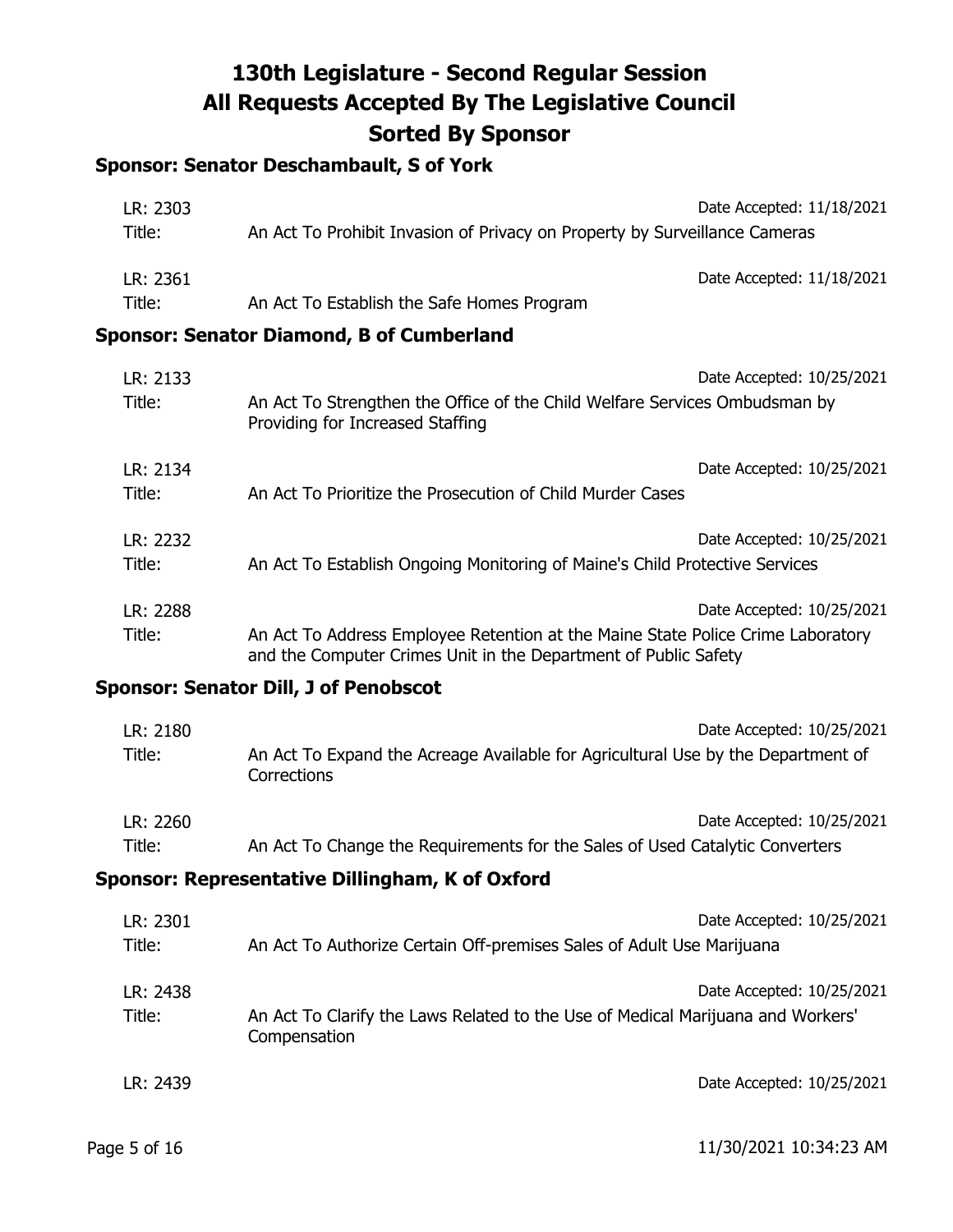### **Sponsor: Representative Dillingham, K of Oxford**

Title: Resolve, Directing the Department of Health and Human Services To Review the Requirements for Certification of Micropigmentation Practitioners

#### **Sponsor: Representative Dodge, J of Belfast**

| LR: 2395 | Date Accepted: 11/18/2021                                             |
|----------|-----------------------------------------------------------------------|
| Title:   | An Act To Protect Funding for the Retired Teacher Health Care Program |

#### **Sponsor: Representative Dunphy, M of Old Town**

| LR: 2332 | Date Accepted: 10/25/2021                                                    |
|----------|------------------------------------------------------------------------------|
| Title:   | An Act To Allow Unorganized Territory School Staff To Receive Annualized Pay |

#### **Sponsor: Representative Evangelos, J of Friendship**

| LR: 2255 | Date Accepted: 11/18/2021                                            |
|----------|----------------------------------------------------------------------|
| Title:   | An Act To Repeal the Law Regarding the County Jail Reimbursement Fee |

## **Sponsor: Representative Evans, R of Dover-Foxcroft**

| LR: 2271 | Date Accepted: 10/25/2021                                                    |
|----------|------------------------------------------------------------------------------|
| Title:   | An Act To Encourage Job Growth in the Forestry Sector through Tax Incentives |
| LR: 2451 | Date Accepted: 10/25/2021                                                    |
| Title:   | An Act To Improve Health Care Affordability and Increase Options for         |
|          | Comprehensive Coverage for Individuals and Small Businesses in Maine         |

#### **Sponsor: Senator Farrin, B of Somerset**

| LR: 2127 | Date Accepted: 11/18/2021                                                                                                         |
|----------|-----------------------------------------------------------------------------------------------------------------------------------|
| Title:   | An Act Regarding Delegating Authority for Services Performed by Emergency<br>Medical Services Personnel in Health Care Facilities |

#### **Sponsor: Representative Faulkingham, B of Winter Harbor**

| LR: 2463 | Date Accepted: 11/18/2021                                            |
|----------|----------------------------------------------------------------------|
| Title:   | An Act To Create a Legal Defense Fund for the Maine Lobster Industry |

#### **Sponsor: Representative Fay, J of Raymond**

| LR: 2210 | Date Accepted: 10/25/2021                                            |
|----------|----------------------------------------------------------------------|
| Title:   | An Act To Continue Supporting Safe Drinking Water for Maine Families |
| LR: 2453 | Date Accepted: 10/25/2021                                            |
| Title:   | An Act To Increase Maine's Veterinary Workforce                      |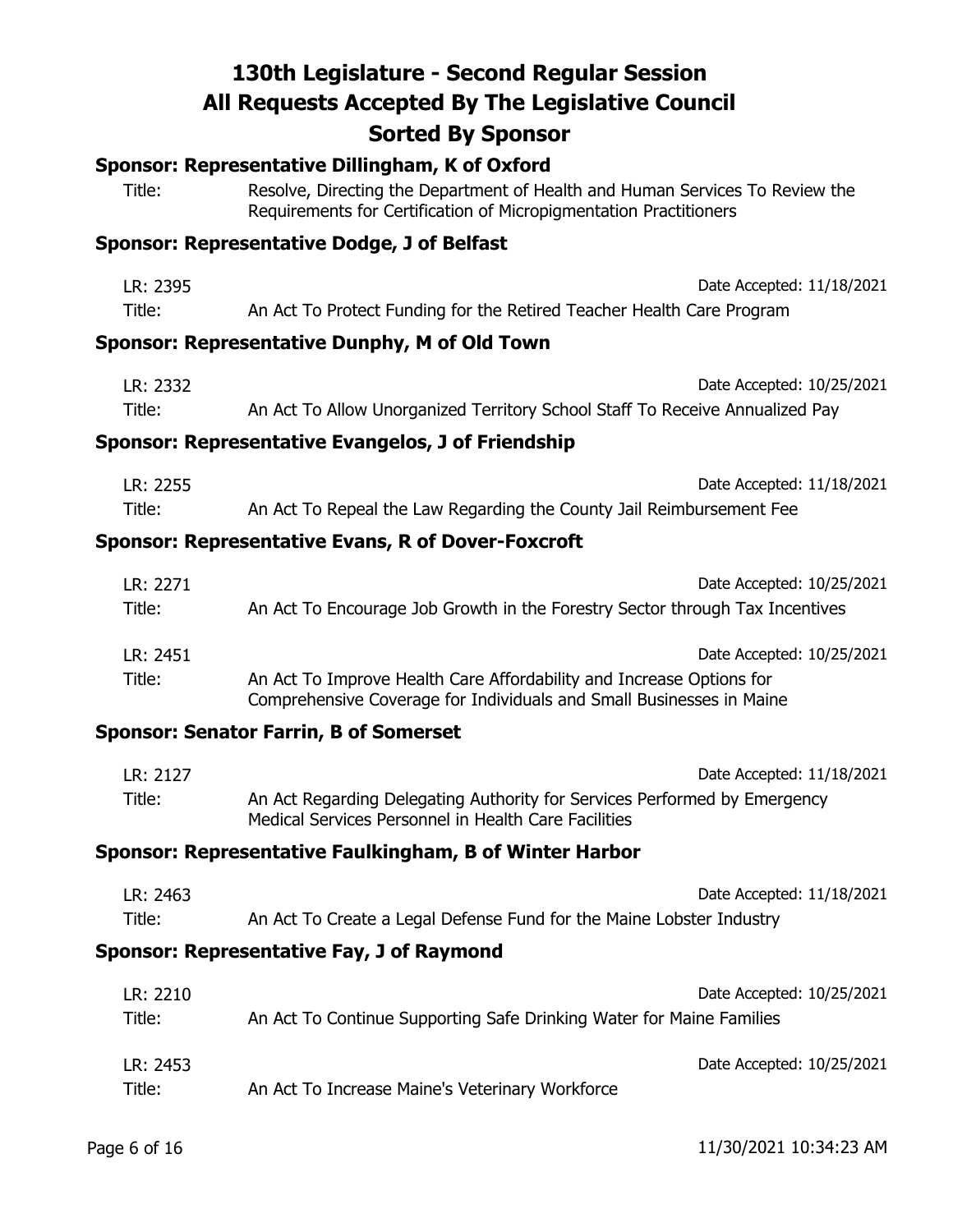# **Sponsor: Speaker Fecteau, R of Biddeford**

| LR: 2299 | Date Accepted: 10/25/2021                                                                                                                            |
|----------|------------------------------------------------------------------------------------------------------------------------------------------------------|
| Title:   | An Act To Implement the Recommendations of the Commission To Increase<br>Housing Opportunities in Maine by Studying Zoning and Land Use Restrictions |
| LR: 2356 | Date Accepted: 10/25/2021                                                                                                                            |
| Title:   | An Act To Promote Labor Education through the University of Maine System                                                                             |

## **Sponsor: Representative Gramlich, L of Old Orchard Beach**

| LR: 2505 | Date Accepted: 10/25/2021                                                                                    |
|----------|--------------------------------------------------------------------------------------------------------------|
| Title:   | An Act To Amend the Laws Affecting Sex Offenders and Petitions for Child Custody                             |
| LR: 2507 | Date Accepted: 11/18/2021                                                                                    |
| Title:   | An Act To Ensure Low-income Families and Children with Special Needs Can Access<br>Aftercare School Programs |

# **Sponsor: Representative Grohoski, N of Ellsworth**

| LR: 2391 |                                                          | Date Accepted: 10/25/2021 |
|----------|----------------------------------------------------------|---------------------------|
| Title:   | An Act To Define "Discrete Electric Generating Facility" |                           |

## **Sponsor: Representative Harnett, T of Gardiner**

| LR: 2256           | Date Accepted: 11/18/2021                                                                                                   |
|--------------------|-----------------------------------------------------------------------------------------------------------------------------|
| Title:             | An Act To Ensure Constitutionally Adequate Contact with Counsel                                                             |
| LR: 2382           | Date Accepted: 10/25/2021                                                                                                   |
| Title:             | An Act To Amend the Remote Meeting Law in Maine's Freedom of Access Act                                                     |
| LR: 2414<br>Title: | Date Accepted: 10/25/2021<br>An Act Clarifying the Right to Legal Representation for Individuals Subject to<br>Guardianship |

### **Sponsor: Representative Hasenfus, T of Readfield**

| LR: 2466 | Date Accepted: 11/18/2021                                                                                                                                                                 |
|----------|-------------------------------------------------------------------------------------------------------------------------------------------------------------------------------------------|
| Title:   | An Act To Create a Subcommittee of the Interagency Task Force on Invasive<br>Aquatic Plants and Nuisance Species To Recommend Ways To Reduce the Threat of<br><b>Further Infestations</b> |

## **Sponsor: Representative Hepler, A of Woolwich**

| LR: 2316     | Date Accepted: 10/25/2021                                                          |
|--------------|------------------------------------------------------------------------------------|
| Title:       | An Act To Provide Funding to Municipalities Severely Infested with Browntail Moths |
| Page 7 of 16 | 11/30/2021 10:34:23 AM                                                             |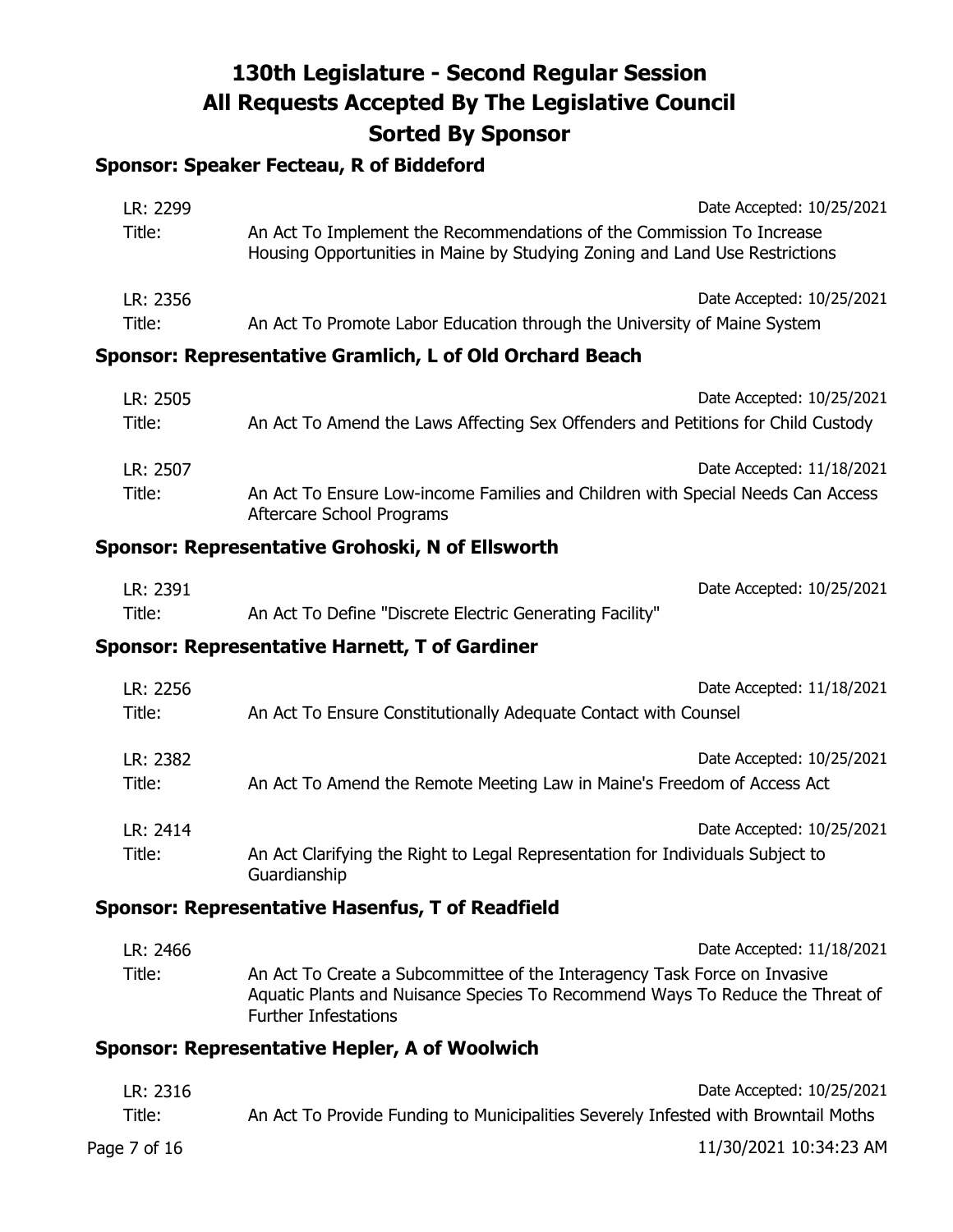# **Sponsor: Senator Hickman, C of Kennebec**

| LR: 2121<br>Title: | Resolve, Authorizing the Maine National Guard To Sell Certain Property in Hallowell                                         | Date Accepted: 10/25/2021 |
|--------------------|-----------------------------------------------------------------------------------------------------------------------------|---------------------------|
| LR: 2123<br>Title: | An Act To Expand the 1998 Special Retirement Plan To Include Employees Who<br>Work for the Office of Chief Medical Examiner | Date Accepted: 10/25/2021 |
| LR: 2339<br>Title: | An Act To Help Alleviate Maine's Housing Shortage through Changes to Zoning<br>Laws                                         | Date Accepted: 10/25/2021 |
| LR: 2440<br>Title: | An Act To Strengthen the Maine Civil Rights Act                                                                             | Date Accepted: 10/25/2021 |
| LR: 2511<br>Title: | An Act Regarding Rulemaking and Pricing under the Bureau of Alcoholic Beverages<br>and Lottery Operations                   | Date Accepted: 10/25/2021 |

## **Sponsor: Representative Hymanson, P of York**

| LR: 2482 | Date Accepted: 11/18/2021                                                                                                  |
|----------|----------------------------------------------------------------------------------------------------------------------------|
| Title:   | Resolve, To Ensure the Continuation of Services to Maine Children and Families<br>through the Alternative Response Program |

## **Sponsor: President Jackson, T of Aroostook**

| LR: 2160           | Date Accepted: 10/25/2021                                                                                                                                                  |
|--------------------|----------------------------------------------------------------------------------------------------------------------------------------------------------------------------|
| Title:             | An Act To Establish a Disaster Relief Fund for Potato Farmers Adversely Affected by<br><b>Drought Conditions</b>                                                           |
| LR: 2161<br>Title: | Date Accepted: 10/25/2021<br>An Act To Amend the Charter of the St. Francis Water District                                                                                 |
| LR: 2167<br>Title: | Date Accepted: 10/25/2021<br>An Act To Clarify the Role of the Legislature in Sustaining Good-paying Jobs in the<br>Forest Products Industry and To Promote Healthy Rivers |
| LR: 2275<br>Title: | Date Accepted: 10/25/2021<br>An Act To Amend the Caribou Utilities District Charter To Include Broadband<br><b>Services</b>                                                |
| LR: 2290           | Date Accepted: 10/25/2021                                                                                                                                                  |
| Page 8 of 16       | 11/30/2021 10:34:23 AM                                                                                                                                                     |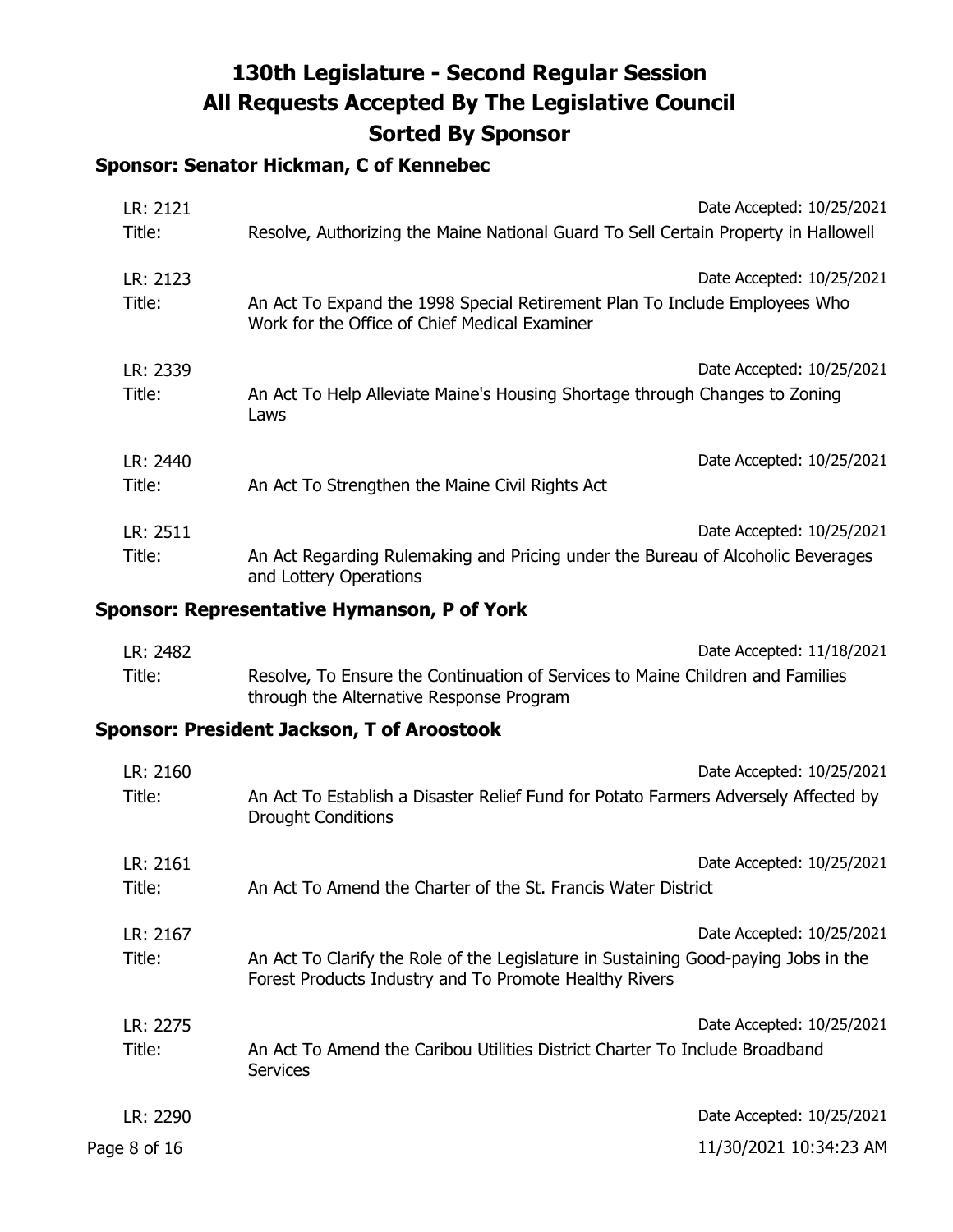## **Sponsor: President Jackson, T of Aroostook**

| Title:             | An Act To Address Inequality in Retirement for Department of Corrections<br><b>Supervisors</b>                            |                           |
|--------------------|---------------------------------------------------------------------------------------------------------------------------|---------------------------|
| LR: 2298<br>Title: | An Act To Ensure Access to Prescription Contraceptives                                                                    | Date Accepted: 10/25/2021 |
| LR: 2326<br>Title: | An Act To Clarify the Laws Related to Online Raffle Tickets To Reflect the True<br>Intent of Those Laws                   | Date Accepted: 10/25/2021 |
| LR: 2359<br>Title: | An Act To Expand Access to Justice in Rural Maine through Legal Education                                                 | Date Accepted: 10/25/2021 |
| LR: 2398<br>Title: | An Act To Ensure Equitable Geographic Access to Long-term Care Services in the<br>Department of Health and Human Services | Date Accepted: 10/25/2021 |
| LR: 2416<br>Title: | An Act To Support Health Care Workers by Providing Hazard Reimbursements and<br>Hazard Pay                                | Date Accepted: 10/25/2021 |
| LR: 2425<br>Title: | Resolve, To Assist Long-term Care Facilities                                                                              | Date Accepted: 10/25/2021 |

#### **Sponsor: Senator Lawrence, M of York**

| LR: 2305 | Date Accepted: 10/25/2021                                               |
|----------|-------------------------------------------------------------------------|
| Title:   | An Act To Repeal and Replace the Charter of the Ogunguit Sewer District |

## **Sponsor: Representative Lookner, G of Portland**

| LR: 2251 | Date Accepted: 11/18/2021                                                                                      |
|----------|----------------------------------------------------------------------------------------------------------------|
| Title:   | An Act To Prevent the Use of Prone Restraints on Youths Held in Department of<br><b>Corrections Facilities</b> |

## **Sponsor: Senator Luchini, L of Hancock**

| LR: 2132<br>Title: | An Act To Make Permanent the Changes to the Liquor Laws Made by Public Law<br>2021, Chapters 3 and 91 | Date Accepted: 10/25/2021 |
|--------------------|-------------------------------------------------------------------------------------------------------|---------------------------|
| LR: 2165<br>Title: | An Act Regarding the Payment of College Athletes                                                      | Date Accepted: 11/18/2021 |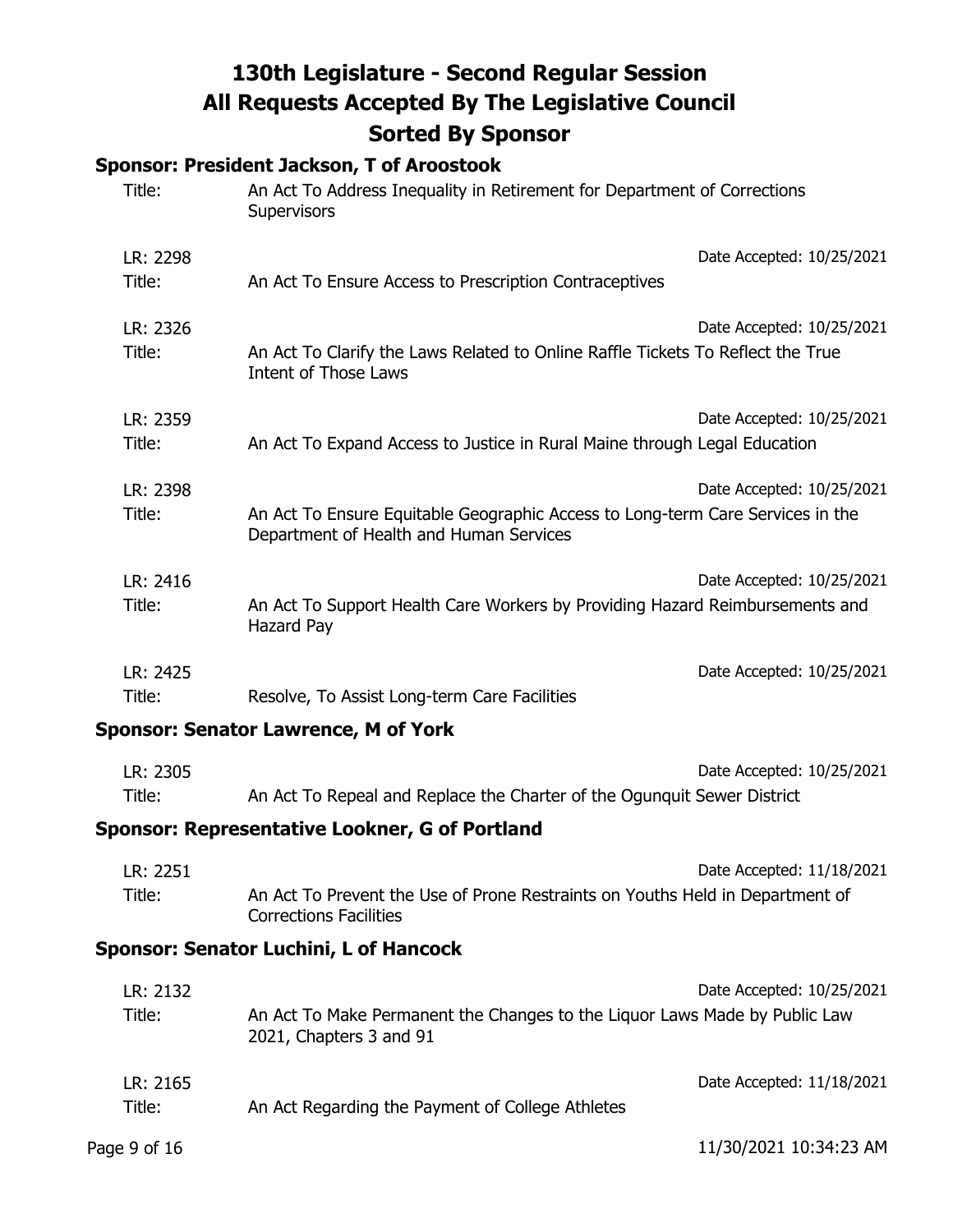# **Sponsor: Senator Luchini, L of Hancock**

| LR: 2226<br>Title: | Date Accepted: 10/25/2021<br>An Act To Create a Framework for Maine's Spirits Contract                                                                                                                                      |
|--------------------|-----------------------------------------------------------------------------------------------------------------------------------------------------------------------------------------------------------------------------|
| LR: 2307<br>Title: | Date Accepted: 10/25/2021<br>An Act Directing the Department of Health and Human Services To Provide Notice<br>to Hospitals of Nursing Facility Closures                                                                    |
| LR: 2373<br>Title: | Date Accepted: 10/25/2021<br>An Act Regarding Contributing to Candidates and Political Action Committees                                                                                                                    |
| LR: 2484           | Date Accepted: 10/25/2021                                                                                                                                                                                                   |
| Title:             | An Act To Clarify the Exemption from Income Tax and Pass-through Entity<br>Withholding Tax Liability for Certain Out-of-state Suppliers of Spirits Purchased by<br>the Bureau of Alcoholic Beverages and Lottery Operations |

### **Sponsor: Representative Madigan, C of Waterville**

| LR: 2317                                        | Date Accepted: 10/25/2021                                                                                                             |
|-------------------------------------------------|---------------------------------------------------------------------------------------------------------------------------------------|
| Title:                                          | An Act Regarding Access to Telehealth Behavioral Health Services during Public<br><b>Health Emergencies</b>                           |
| LR: 2318                                        | Date Accepted: 11/18/2021                                                                                                             |
| Title:                                          | An Act To Establish Limits on the Number of Hours Worked By and Workloads of<br><b>Child Protective Services Workers</b>              |
| LR: 2383                                        | Date Accepted: 11/18/2021                                                                                                             |
| Title:                                          | An Act To Protect MaineCare Recipients from Prior Authorization and Step Therapy<br>for Medications Addressing Serious Mental Illness |
| Sponsor: Representative Martin, J of Eagle Lake |                                                                                                                                       |

| LR: 2385 | Date Accepted: 10/25/2021                                                                                                                                |
|----------|----------------------------------------------------------------------------------------------------------------------------------------------------------|
| Title:   | An Act To Amend the Laws Regarding Education Service Centers                                                                                             |
| LR: 2418 | Date Accepted: 10/25/2021                                                                                                                                |
| Title:   | An Act To Provide Clarity and Assistance to Rural Maine Providers in the<br>Implementation of the Medicaid Home and Community-based Services Waiver Rule |

## **Sponsor: Representative Mason, R of Lisbon**

| LR: 2276 | Date Accepted: 10/25/2021 |
|----------|---------------------------|
|          |                           |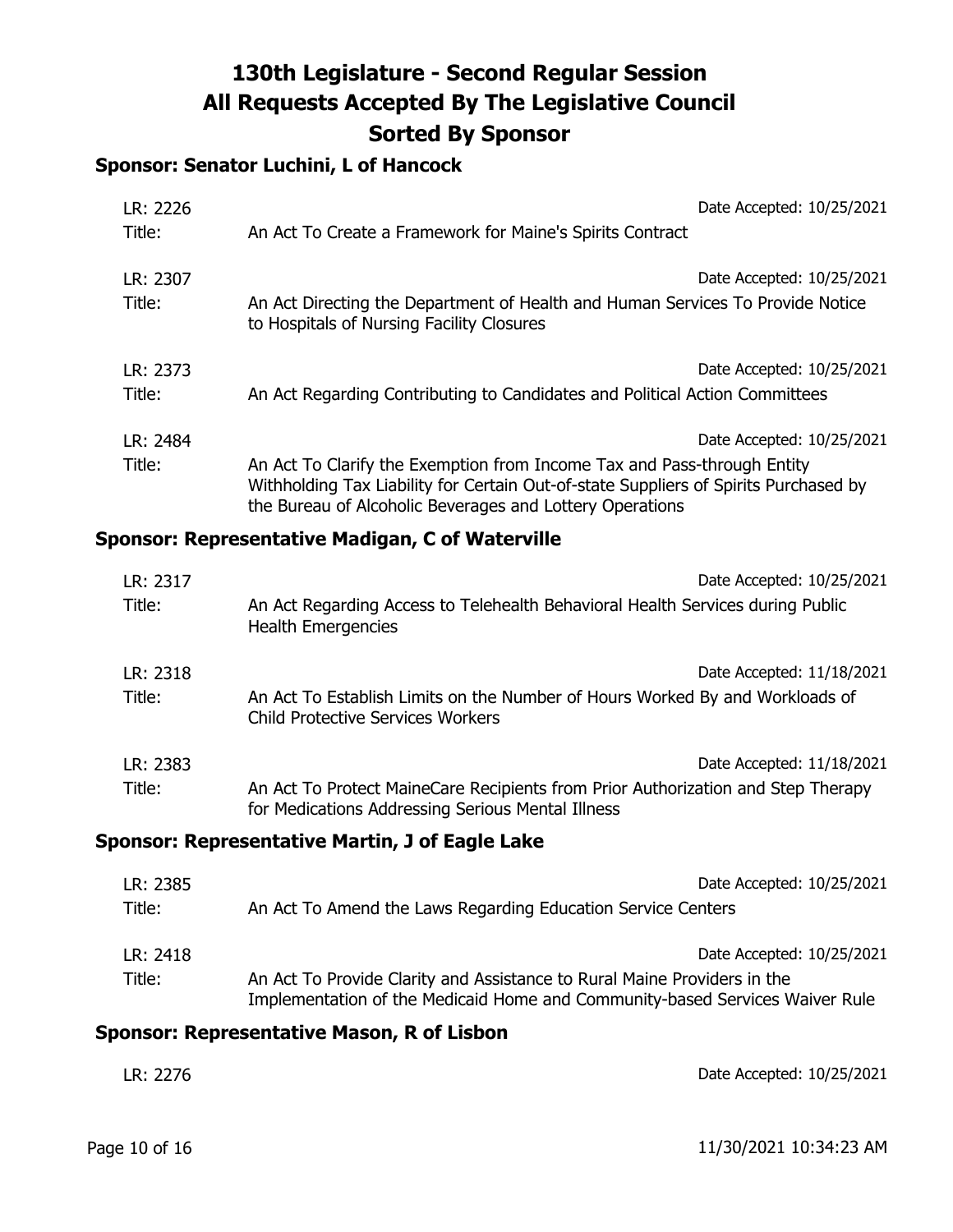### **Sponsor: Representative Mason, R of Lisbon**

Title: An Act To Require Law Enforcement Agencies To Retain Serial Numbers of Stolen Firearms

## **Sponsor: Senator Maxmin, C of Lincoln**

| LR: 2357 | Date Accepted: 10/25/2021                                                                                            |
|----------|----------------------------------------------------------------------------------------------------------------------|
| Title:   | An Act To Modernize Funding of Publicly Funded Tuition Students Attending Career<br>and Technical Education Programs |
| LR: 2460 | Date Accepted: 10/25/2021                                                                                            |
| Title:   | An Act To Ensure Legislative Review of Rules for Maine's Medical Use of Marijuana<br>Act                             |
| LR: 2476 | Date Accepted: 10/25/2021                                                                                            |
| Title:   | An Act To Strengthen Maine's Good Samaritan Laws Concerning Drug-related<br><b>Medical Assistance</b>                |

## **Sponsor: Representative McCreight, J of Harpswell**

| LR: 2233 | Date Accepted: 10/25/2021                                                                                                                                                 |
|----------|---------------------------------------------------------------------------------------------------------------------------------------------------------------------------|
| Title:   | An Act To Have Maine Join the Interstate Counseling Compact To Address<br>Inequities in Access to Clinical Counseling Services and Increase Maine's Provider<br>Workforce |
| LR: 2386 | Date Accepted: 10/25/2021                                                                                                                                                 |

# Title: An Act To Ensure Safe Entry and Access for People Seeking Health Care

## **Sponsor: Representative McDonald, G of Stonington**

| LR: 2158 | Date Accepted: 10/25/2021                                                                          |
|----------|----------------------------------------------------------------------------------------------------|
| Title:   | An Act To Extend the Legal Hours for Harvesting Lobster in the Month of<br>September               |
| LR: 2384 | Date Accepted: 11/18/2021                                                                          |
| Title:   | An Act To Promote Community Health and Safety by Supporting Overdose<br><b>Prevention Services</b> |

#### **Sponsor: Representative Millett, R of Cape Elizabeth**

| LR: 2145      | Date Accepted: 10/25/2021                                                                                   |
|---------------|-------------------------------------------------------------------------------------------------------------|
| Title:        | An Act To Strengthen the Governance of the Maine Community College System and<br>University of Maine System |
| LR: 2323      | Date Accepted: 10/25/2021                                                                                   |
| Page 11 of 16 | 11/30/2021 10:34:23 AM                                                                                      |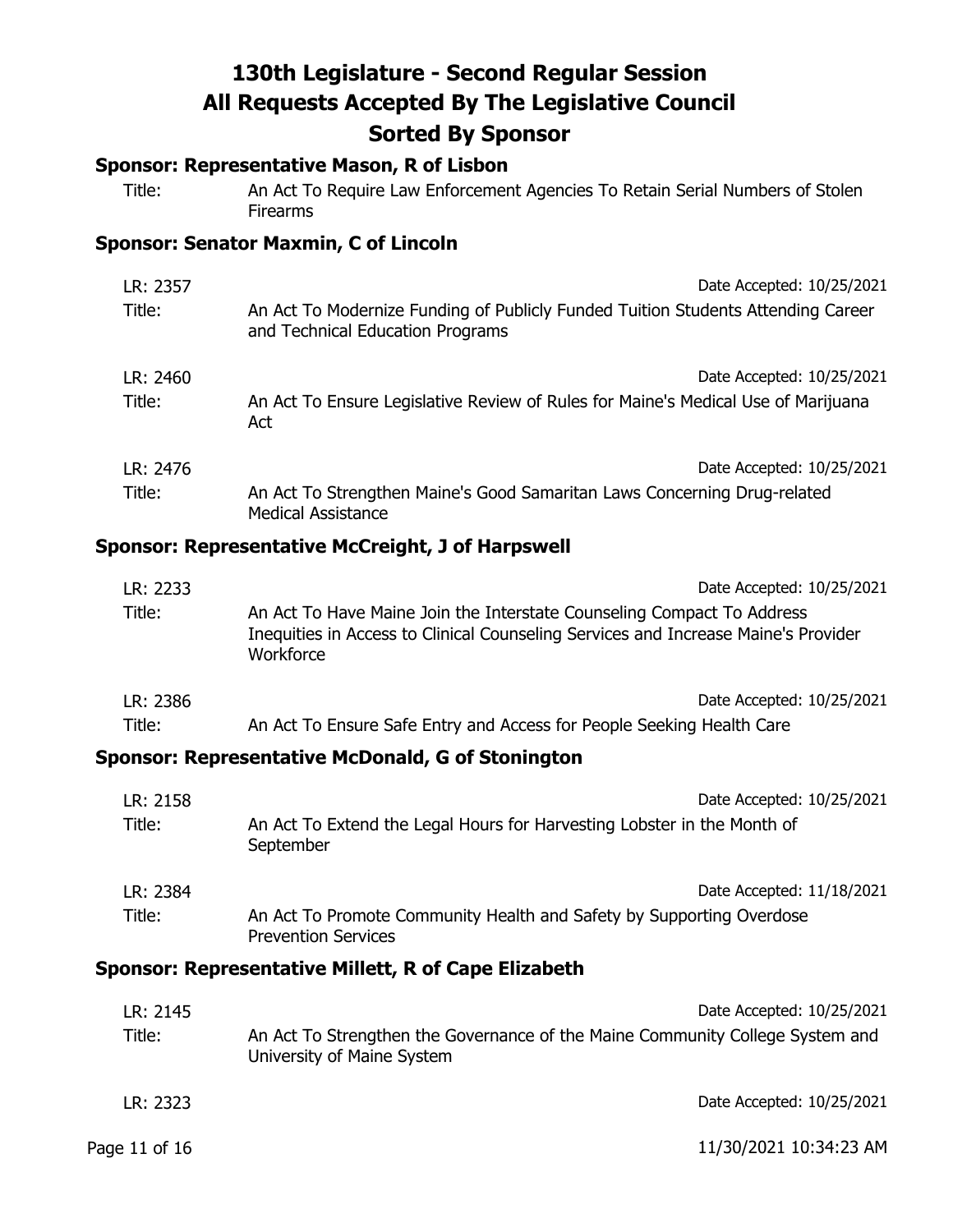## **Sponsor: Representative Millett, R of Cape Elizabeth**

| Title:   | An Act To Ensure Health Insurance Coverage for Certain Adults with Disabilities      |
|----------|--------------------------------------------------------------------------------------|
| LR: 2403 | Date Accepted: 10/25/2021                                                            |
| Title:   | An Act To Amend the Enforcement Provisions of the Law Governing Earned Paid<br>Leave |

## **Sponsor: Senator Moore, M of Washington**

| LR: 2512 | Date Accepted: 11/18/2021                                                       |
|----------|---------------------------------------------------------------------------------|
| Title:   | An Act To Address Maine's Suicide and Opioid Crises through the Construction of |
|          | Affordable Recovery Facilities in Underserved Areas of the State                |

## **Sponsor: Representative Morales, V of South Portland**

| LR: 2333 | Date Accepted: 11/18/2021                                                                      |
|----------|------------------------------------------------------------------------------------------------|
| Title:   | An Act To Improve Access to Behavioral Health Services by Limiting Cost Sharing<br>by Insurers |

#### **Sponsor: Representative Morris, J of Turner**

| LR: 2325 |                                         | Date Accepted: 11/18/2021 |
|----------|-----------------------------------------|---------------------------|
| Title:   | An Act To Regulate Litigation Financing |                           |

## **Sponsor: Representative O'Neil, M of Saco**

| LR: 2446 |                                                                                                                 | Date Accepted: 11/18/2021 |
|----------|-----------------------------------------------------------------------------------------------------------------|---------------------------|
| Title:   | An Act To Provide Textbook Cost Assistance for High School Students Enrolled in<br><b>Early College Courses</b> |                           |
| LR: 2477 |                                                                                                                 | Date Accepted: 11/18/2021 |
| Title:   | An Act To Protect the Privacy of Maine Residents                                                                |                           |

#### **Sponsor: Representative Perry, J of Bangor**

| LR: 2392<br>Title: | An Act To Allow for a Standard Deviation in Potency for the Manufacturing of Adult                          | Date Accepted: 11/18/2021 |
|--------------------|-------------------------------------------------------------------------------------------------------------|---------------------------|
|                    | Use Edible Marijuana Products                                                                               |                           |
| LR: 2393           |                                                                                                             | Date Accepted: 11/18/2021 |
| Title:             | An Act To Modernize Maine's Rental Vehicle Industry and Equalize the Tax Rate<br>Imposed on Rental Vehicles |                           |
| LR: 2479           |                                                                                                             | Date Accepted: 11/18/2021 |
| Title:             | An Act To Modernize Maine's Adult Use Marijuana Laws                                                        |                           |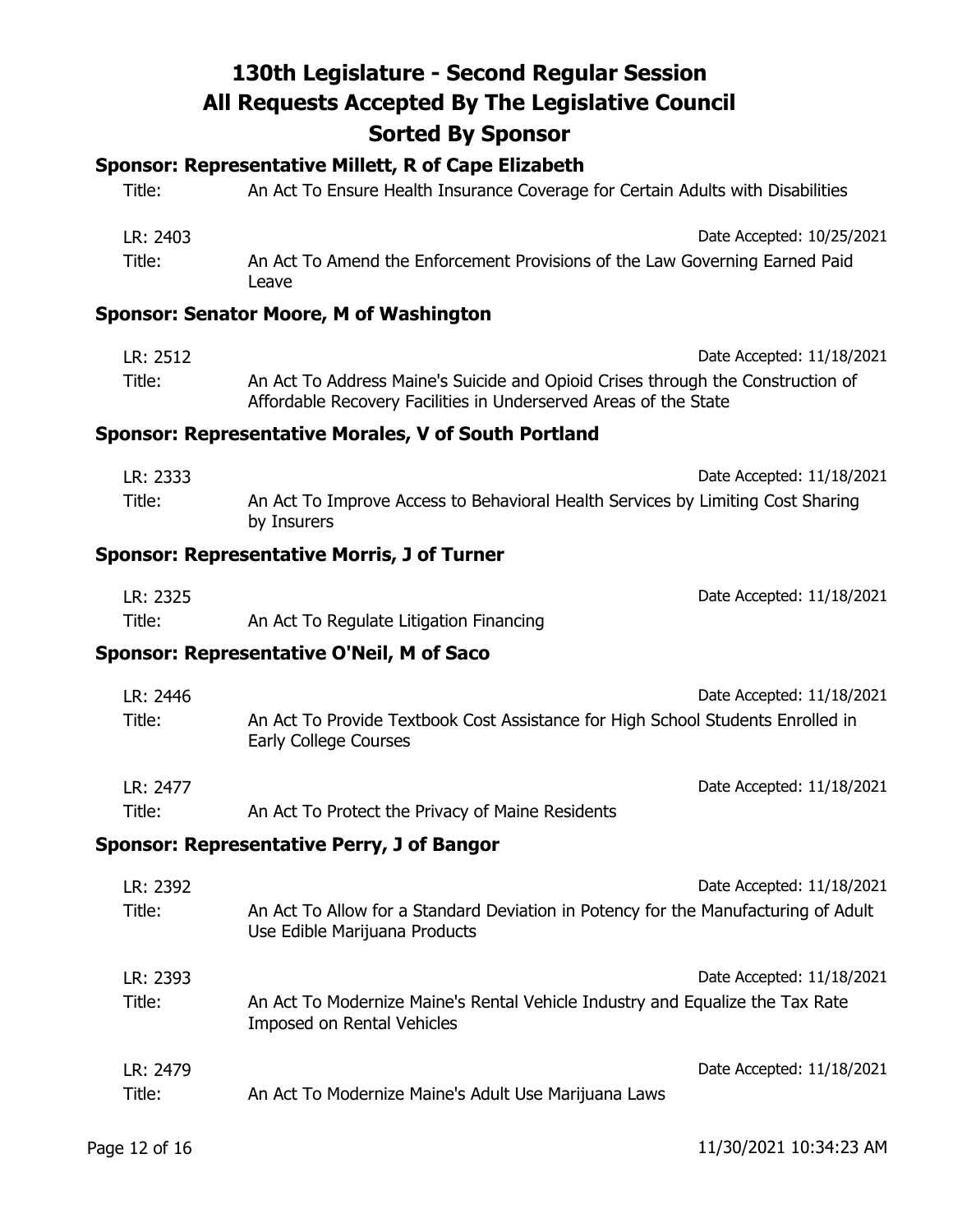# **Sponsor: Representative Pierce, T of Falmouth**

| LR: 2401 | Date Accepted: 10/25/2021                                                                                   |
|----------|-------------------------------------------------------------------------------------------------------------|
| Title:   | An Act To Protect Election Integrity by Regulating Possession of Ballots and Voting<br>Machines and Devices |

## **Sponsor: Representative Pluecker, B of Warren**

| LR: 2227 | Date Accepted: 10/25/2021                                                                 |
|----------|-------------------------------------------------------------------------------------------|
| Title:   | Resolve, To Prohibit the Contamination of Clean Soils with So-called Forever<br>Chemicals |

#### **Sponsor: Senator Pouliot, M of Kennebec**

| LR: 2137 | Date Accepted: 11/18/2021                                                                         |
|----------|---------------------------------------------------------------------------------------------------|
| Title:   | An Act To Allow Bars with an Occupancy of 30 or Fewer Persons To Have Only One<br><b>Bathroom</b> |

#### **Sponsor: Senator Rafferty, J of York**

| LR: 2309 | Date Accepted: 11/18/2021                                                                |
|----------|------------------------------------------------------------------------------------------|
| Title:   | An Act To Increase Student Learning Potential through the Use of High-impact<br>Tutoring |
| LR: 2336 | Date Accepted: 11/18/2021                                                                |
| Title:   | An Act To Protect Consumers' Privacy by Giving Them Greater Control of Their Data        |

## **Sponsor: Representative Roberts, T of South Berwick**

| LR: 2455 | Date Accepted: 10/25/2021                                             |
|----------|-----------------------------------------------------------------------|
| Title:   | An Act To Provide Consistency in the Laws Regarding Domestic Partners |

### **Sponsor: Representative Roeder, A of Bangor**

| LR: 2273 | Date Accepted: 10/25/2021                                                                   |
|----------|---------------------------------------------------------------------------------------------|
| Title:   | An Act To Allow Pharmacists To Dispense an Emergency Supply of Chronic<br>Maintenance Drugs |

### **Sponsor: Representative Sachs, M of Freeport**

| LR: 2185 |                                                   | Date Accepted: 11/18/2021 |
|----------|---------------------------------------------------|---------------------------|
| Title:   | An Act To Require the Use of Mufflers on Airboats |                           |

# **Sponsor: Senator Sanborn, H of Cumberland**

| LR: 2170 | Date Accepted: 10/25/2021                                                     |
|----------|-------------------------------------------------------------------------------|
| Title:   | An Act Regarding Point-of-dispensing Sites for Immunizations against COVID-19 |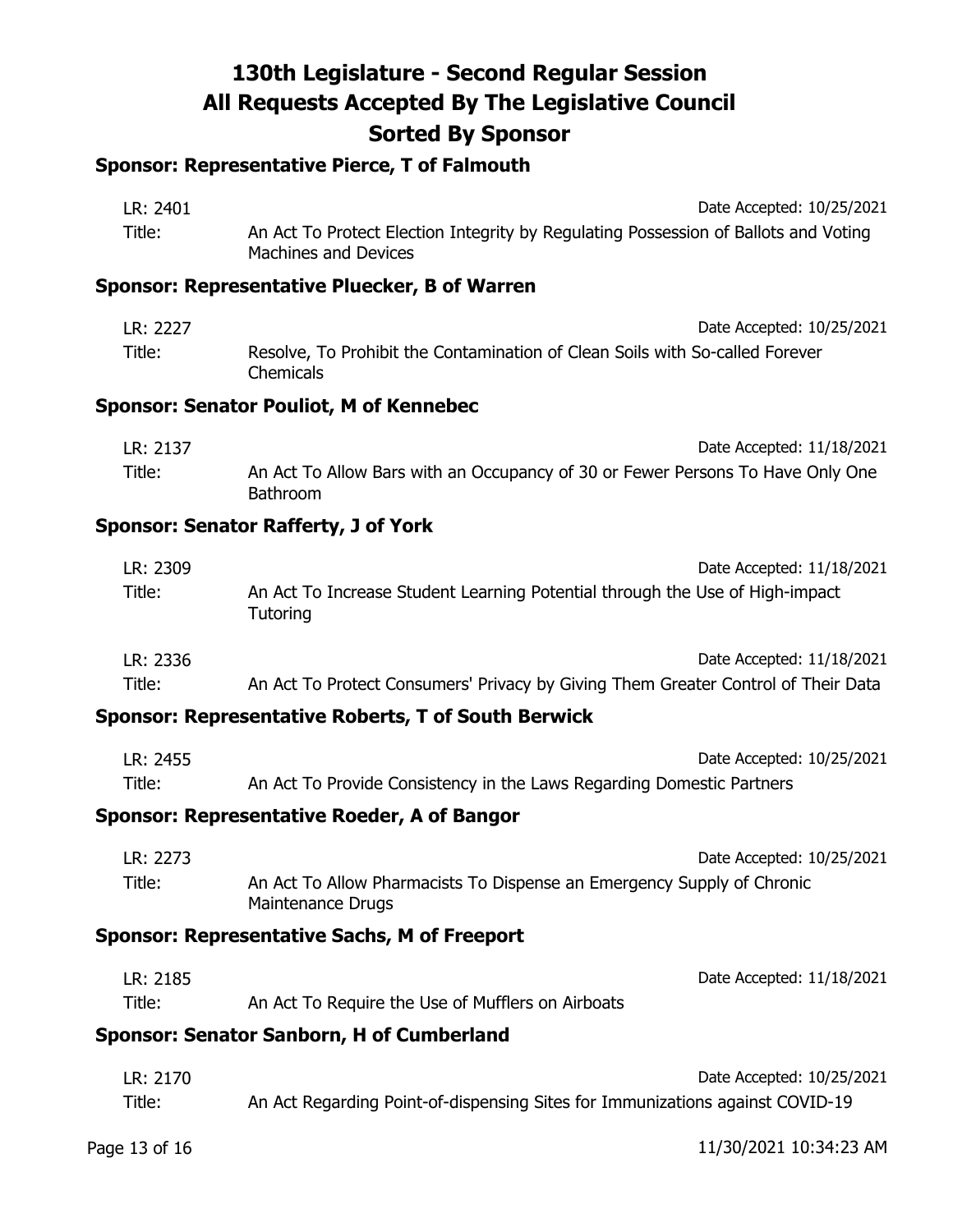# **Sponsor: Senator Sanborn, H of Cumberland**

| LR: 2363 | Date Accepted: 10/25/2021                                                                                                                                  |  |
|----------|------------------------------------------------------------------------------------------------------------------------------------------------------------|--|
| Title:   | An Act To Require Health Insurance Carriers and Pharmacy Benefits Managers To<br>Appropriately Account for Cost-sharing Amounts Paid on Behalf of Insureds |  |
|          | Sponsor: Representative Sheehan, E of Biddeford                                                                                                            |  |
| LR: 2461 | Date Accepted: 11/18/2021                                                                                                                                  |  |
| Title:   | An Act To Support Restaurants in the State through Service Charge Revenues                                                                                 |  |
| LR: 2462 | Date Accepted: 10/25/2021                                                                                                                                  |  |
| Title:   | An Act To Amend the Laws Governing Name Changes                                                                                                            |  |

### **Sponsor: Representative Stover, H of Boothbay**

| LR: 2294 | Date Accepted: 10/25/2021                                                                                        |
|----------|------------------------------------------------------------------------------------------------------------------|
| Title:   | An Act To Amend the Charter of the Boothbay Harbor Sewer District To Set the<br>Terms of Its Trustees at 3 Years |
| LR: 2313 | Date Accepted: 10/25/2021                                                                                        |
| Title:   | An Act To Address the Economic Impact of Federal Closures on Maine's Fixed Gear<br>Fishing Industry              |
| LR: 2399 | Date Accepted: 10/25/2021                                                                                        |
| Title:   | An Act To Improve the Maine Child Welfare Services Ombudsman Program by<br><b>Providing Additional Resources</b> |

# **Sponsor: Representative Supica, L of Bangor**

| LR: 2447 | Date Accepted: 11/18/2021                                                                                |
|----------|----------------------------------------------------------------------------------------------------------|
| Title:   | An Act To Allow the State's Adult Use Marijuana Tracking System To Track Plants<br>and Products by Group |

# **Sponsor: Representative Sylvester, M of Portland**

| LR: 2421 | Date Accepted: 11/18/2021                                                                                                                                                                      |
|----------|------------------------------------------------------------------------------------------------------------------------------------------------------------------------------------------------|
| Title:   | An Act To Support Law Enforcement Officers, Corrections Officers, E-9-1-1<br>Dispatchers, Firefighters and Emergency Medical Services Persons Diagnosed with<br>Post-traumatic Stress Disorder |

#### **Sponsor: Representative Talbot Ross, R of Portland**

| LR: 2140 | Date Accepted: 10/25/2021                                                                  |
|----------|--------------------------------------------------------------------------------------------|
| Title:   | An Act To Establish the Provision of Emergency Medical Services as an Essential<br>Service |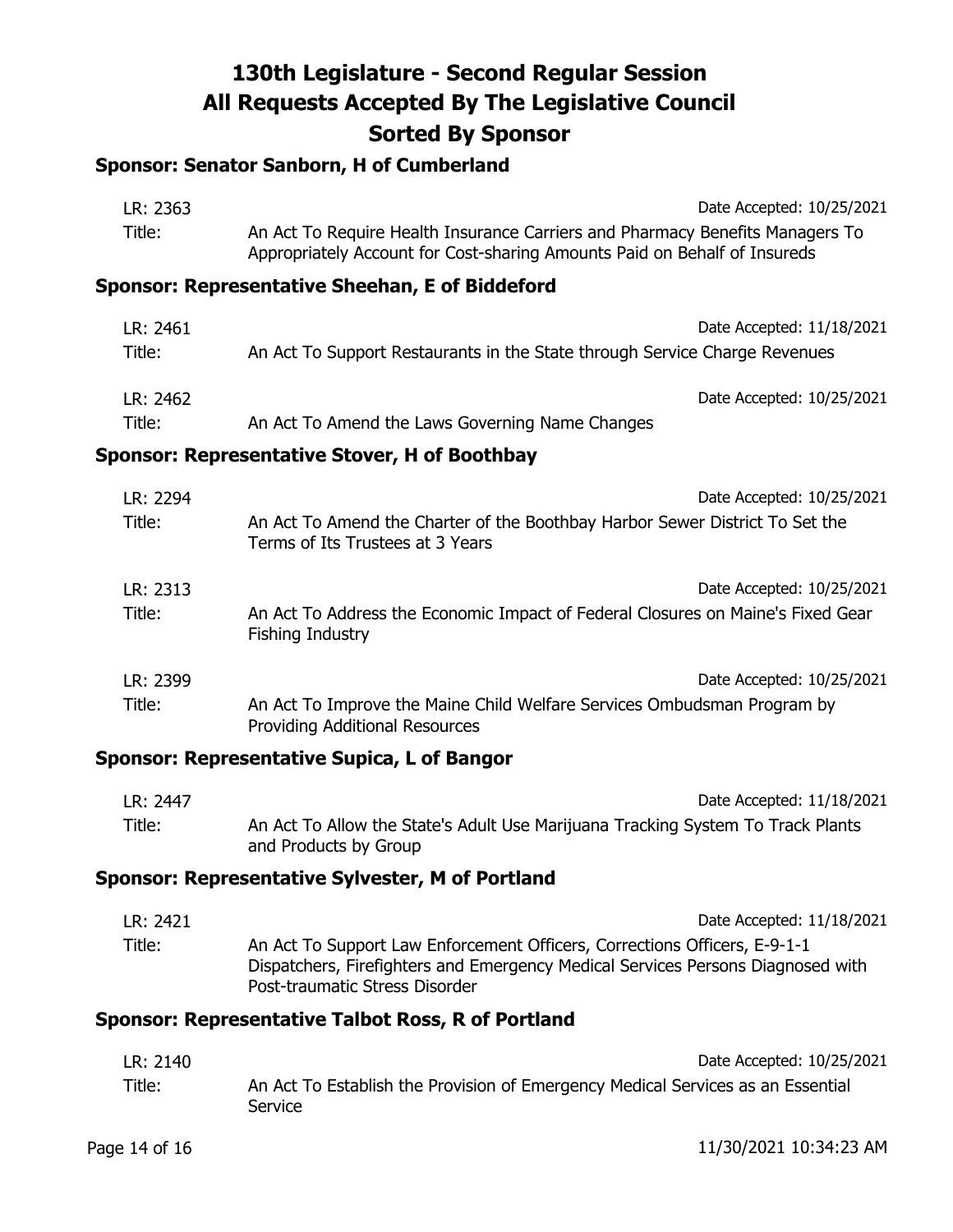## **Sponsor: Representative Talbot Ross, R of Portland**

| LR: 2352<br>Title: | An Act To Expand Access to Mental Health and Crisis Care                                                                                                                                               | Date Accepted: 10/25/2021 |
|--------------------|--------------------------------------------------------------------------------------------------------------------------------------------------------------------------------------------------------|---------------------------|
| LR: 2498<br>Title: | Resolve, Directing the Maine Human Rights Commission To Extend Its Pilot<br>Program To Investigate and Report on Incidents of Harassment Due to Housing<br>Status, Lack of Employment and Other Issues | Date Accepted: 10/25/2021 |
| LR: 2502<br>Title: | An Act To Facilitate Data Collection in Order To Eliminate Profiling in Maine                                                                                                                          | Date Accepted: 10/25/2021 |
| LR: 2503<br>Title: | An Act To Increase Opportunities in the Cannabis Industry by Removing<br>Restrictions Related to Certain Convictions for Drug Offenses                                                                 | Date Accepted: 10/25/2021 |
| LR: 2508<br>Title: | Resolve, To Reestablish and Continue the Work of the Criminal Records Review<br>Committee                                                                                                              | Date Accepted: 10/25/2021 |

## **Sponsor: Representative Tepler, D of Topsham**

| LR: 2244 | Date Accepted: 11/18/2021                                                      |
|----------|--------------------------------------------------------------------------------|
| Title:   | An Act To Improve Children's Mental Health by Requiring Insurance Coverage for |
|          | COVID-19-related Mental Health Treatment                                       |

## **Sponsor: Representative Theriault, T of China**

| LR: 2443 | Date Accepted: 10/25/2021                                                                                                               |
|----------|-----------------------------------------------------------------------------------------------------------------------------------------|
| Title:   | An Act To Amend the Laws Governing the Maine Length of Service Award Program                                                            |
| LR: 2444 | Date Accepted: 10/25/2021                                                                                                               |
| Title:   | An Act To Attract and Retain Firefighters and Emergency Medical Services<br>Personnel through the Maine Length of Service Award Program |

### **Sponsor: Senator Timberlake, J of Androscoggin**

| LR: 2394 | Date Accepted: 11/18/2021                                    |
|----------|--------------------------------------------------------------|
| Title:   | An Act To Prevent the Prohibition of the Use of Refrigerants |

# **Sponsor: Senator Vitelli, E of Sagadahoc**

| LR: 2293 | Date Accepted: 10/25/2021 |
|----------|---------------------------|
|          |                           |